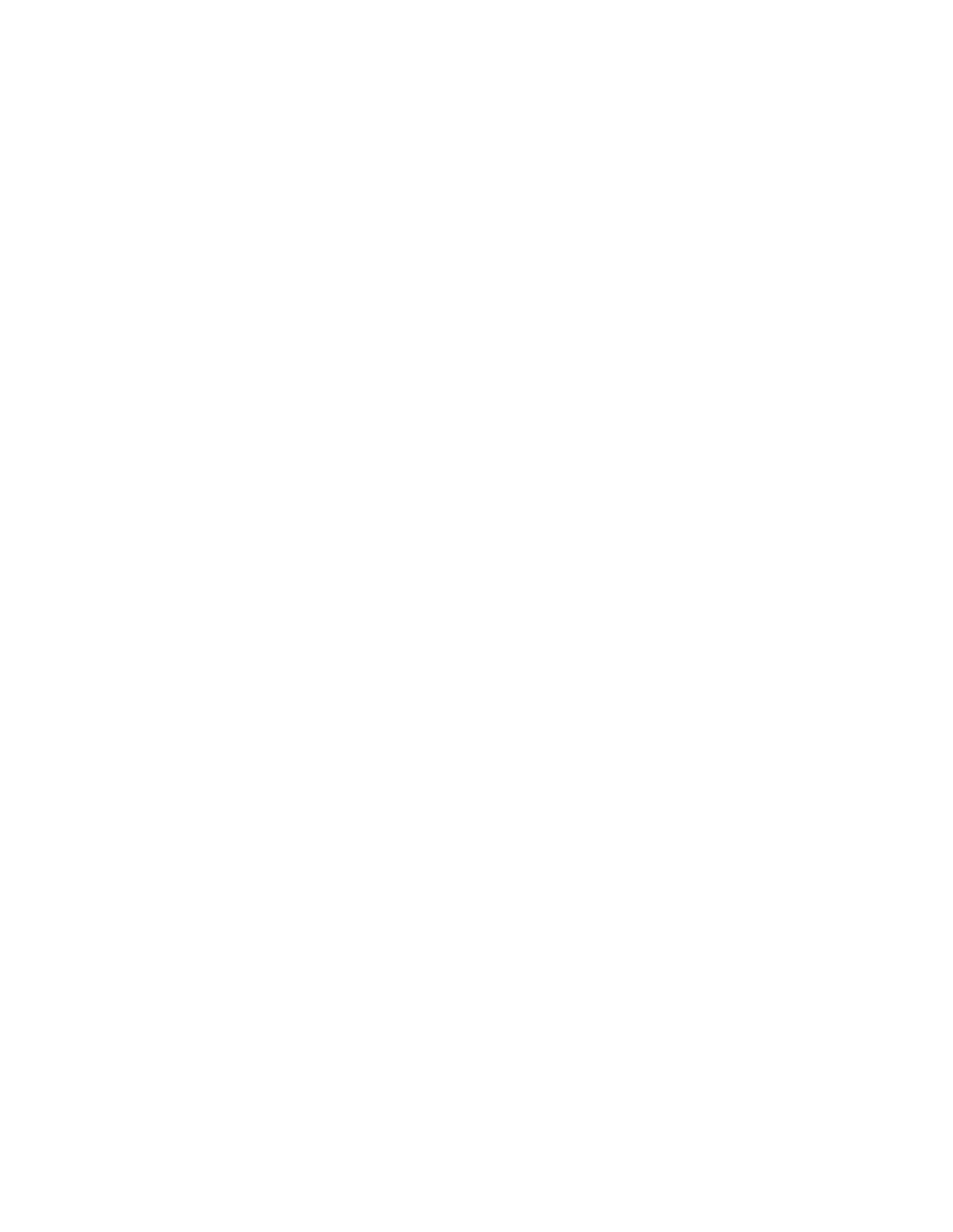# **ELECTROTECHNOLOGY**

**Attempt SIX questions only.** 

### **All questions carry equal marks.**

# **Marks for each part question are shown in brackets.**

1. A 2 wire distributor is 1500 m long and is fed at end *A* with 250 V d.c. and at end *B* with 240 V d.c. It supplies four loads: 700 A at 400 m, 600 A at 600 m, 500 A at 1000 m and 300 A at 1200 m, all distances being measured from end *A*. The resistance of the single conductor is 0.01  $\Omega$ /km.

Calculate EACH of the following:

| (a) the current supplied at each end of the distributor; | (10) |
|----------------------------------------------------------|------|
| (b) the voltage across each load;                        | (4)  |

- (c) the total power supplied. (2)
- 2. A non-linear resistor whose characteristic is given by:

 $I(mA) = 0.1 V^2$ 

is connected in series with a resistor of 680  $\Omega$  to a 16 V d.c. supply.

Determine EACH of the following:

| (a) | the value of the voltage across each element;                                                               | (6) |
|-----|-------------------------------------------------------------------------------------------------------------|-----|
| (b) | the circuit current;                                                                                        | (4) |
| (c) | the value to which the linear resistance must be changed to give equal voltages across<br>the two elements; | (4) |
| (d) | the circuit current for the condition in $Q2(c)$ .                                                          |     |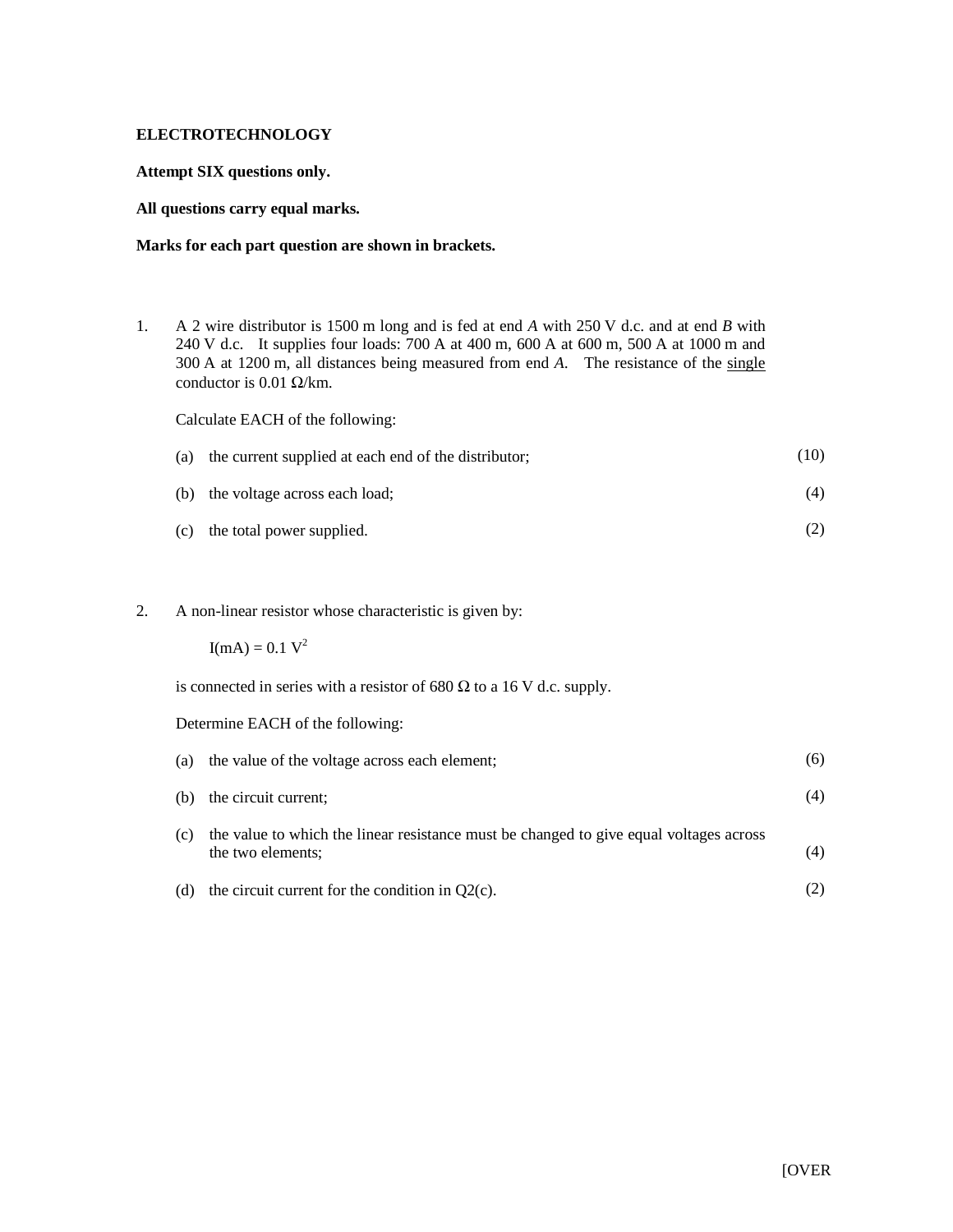3. In the two stage voltage amplifier shown in Fig Q3 both the npn and pnp transistors have high current gains. Transistor  $T_1$  has a base-emitter volt drop of 0.7 V and transistor  $T_2$ has a base-emitter volt drop of 0.3 V.

Calculate EACH of the following:

- (a) the voltage between collector and emitter for each transistor; (12)
- (b) the power dissipated in each transistor.





4. Two impedances  $Z_1$  and  $Z_2$  are connected in parallel to a 240 V single phase a.c. supply. The total current drawn is 10 A at unity power factor. Impedance  $Z_1$  takes a current of 5 A at p.f. 0.6 lag.

Calculate EACH of the following:

| (a) the current in impedance $Z_2$ ;                | (6) |
|-----------------------------------------------------|-----|
| (b) the resistance and reactance of each impedance: | (6) |
| (c) the power dissipated by each impedance.         |     |

(4)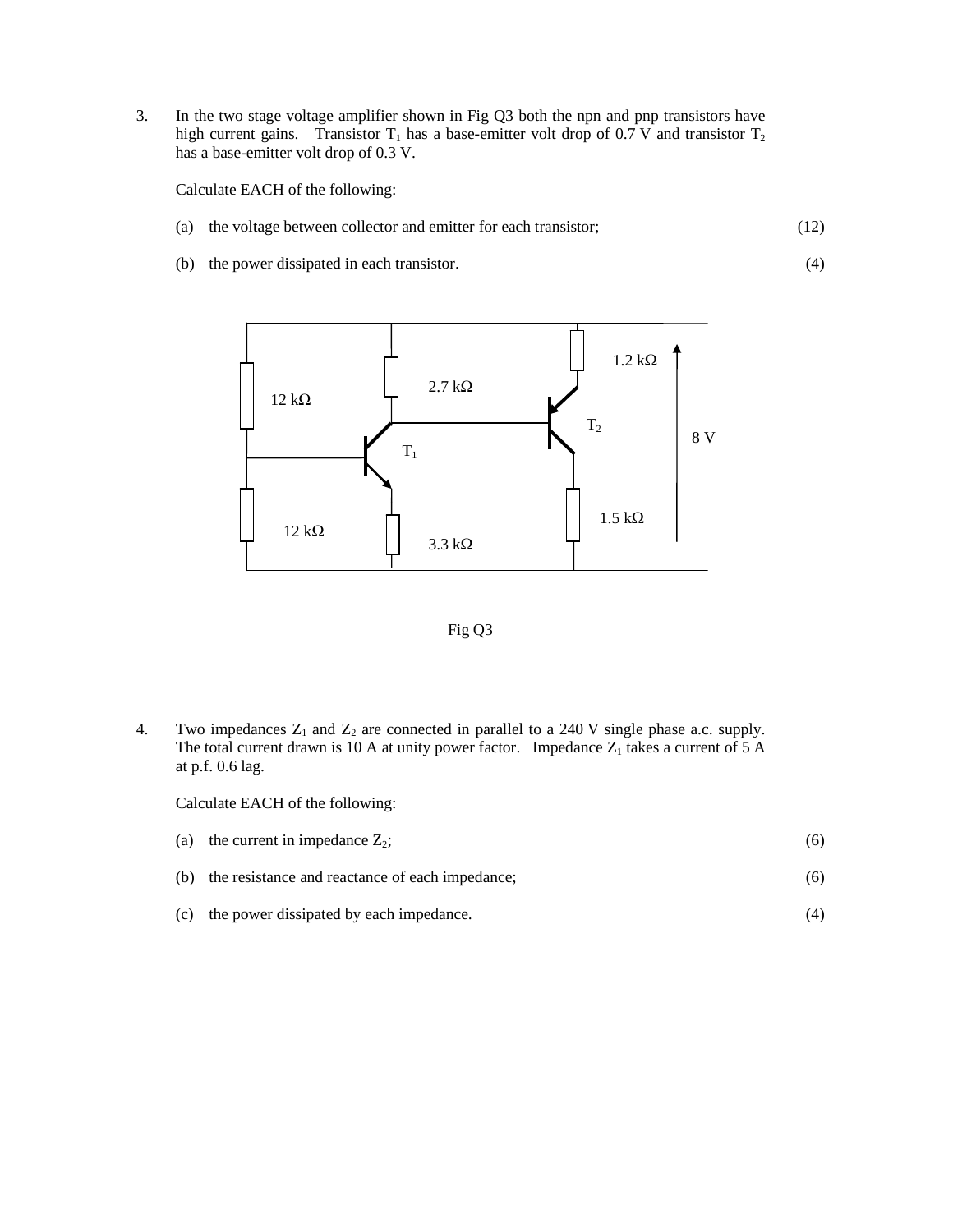| 5. | A three phase balanced star connected load has a capacitor of $100 \mu F$ in series with a<br>resistor of 30 $\Omega$ in each phase. It is connected to a three phase supply of 440 V 50 Hz. |                                                                                                                                                                      |     |  |  |
|----|----------------------------------------------------------------------------------------------------------------------------------------------------------------------------------------------|----------------------------------------------------------------------------------------------------------------------------------------------------------------------|-----|--|--|
|    | Calculate EACH of the following:                                                                                                                                                             |                                                                                                                                                                      |     |  |  |
|    | (a)                                                                                                                                                                                          | the line current;                                                                                                                                                    | (6) |  |  |
|    | (b)                                                                                                                                                                                          | the power factor of the load;                                                                                                                                        | (4) |  |  |
|    | (c)                                                                                                                                                                                          | the value of each of three identical delta connected resistors which, when connected<br>to the same supply, will raise the overall power factor to 0.9.              | (6) |  |  |
| 6. |                                                                                                                                                                                              | A 440 V/110 V single phase transformer takes a no load current of 5 A at power factor<br>0.25 lag. On load the transformer supplies 7.5 kVA at power factor 0.8 lag. |     |  |  |
|    |                                                                                                                                                                                              | Calculate EACH of the following, for the on load condition:                                                                                                          |     |  |  |
|    | (a)                                                                                                                                                                                          | the transformer secondary current;                                                                                                                                   | (2) |  |  |
|    | (b)                                                                                                                                                                                          | the transformer primary current;                                                                                                                                     | (8) |  |  |
|    | (c)                                                                                                                                                                                          | the primary power factor;                                                                                                                                            | (3) |  |  |
|    | (d)                                                                                                                                                                                          | the efficiency of the transformer at this load.                                                                                                                      | (3) |  |  |
| 7. | (a)                                                                                                                                                                                          | List the various losses which occur in a squirrel cage motor on load.                                                                                                | (4) |  |  |
|    | (b)                                                                                                                                                                                          | State, with reasons, which of these losses are:                                                                                                                      |     |  |  |
|    |                                                                                                                                                                                              | independent of load current and speed;<br>(i)                                                                                                                        | (4) |  |  |
|    |                                                                                                                                                                                              | (ii) dependent on load current.                                                                                                                                      | (4) |  |  |
|    |                                                                                                                                                                                              | (iii) dependent on speed.                                                                                                                                            | (4) |  |  |
|    |                                                                                                                                                                                              |                                                                                                                                                                      |     |  |  |
| 8. | (a)                                                                                                                                                                                          | Sketch a circuit diagram for a basic voltage stabilising circuit using a Zener diode and<br>a series resistance, explaining how the circuit operates.                | (6) |  |  |
|    | (b)                                                                                                                                                                                          | State which factors determine the minimum values of the series resistor.                                                                                             | (5) |  |  |
|    | (c)                                                                                                                                                                                          | State which factors determine the maximum stabilised output current which can be<br>drawn from the circuit.                                                          | (5) |  |  |